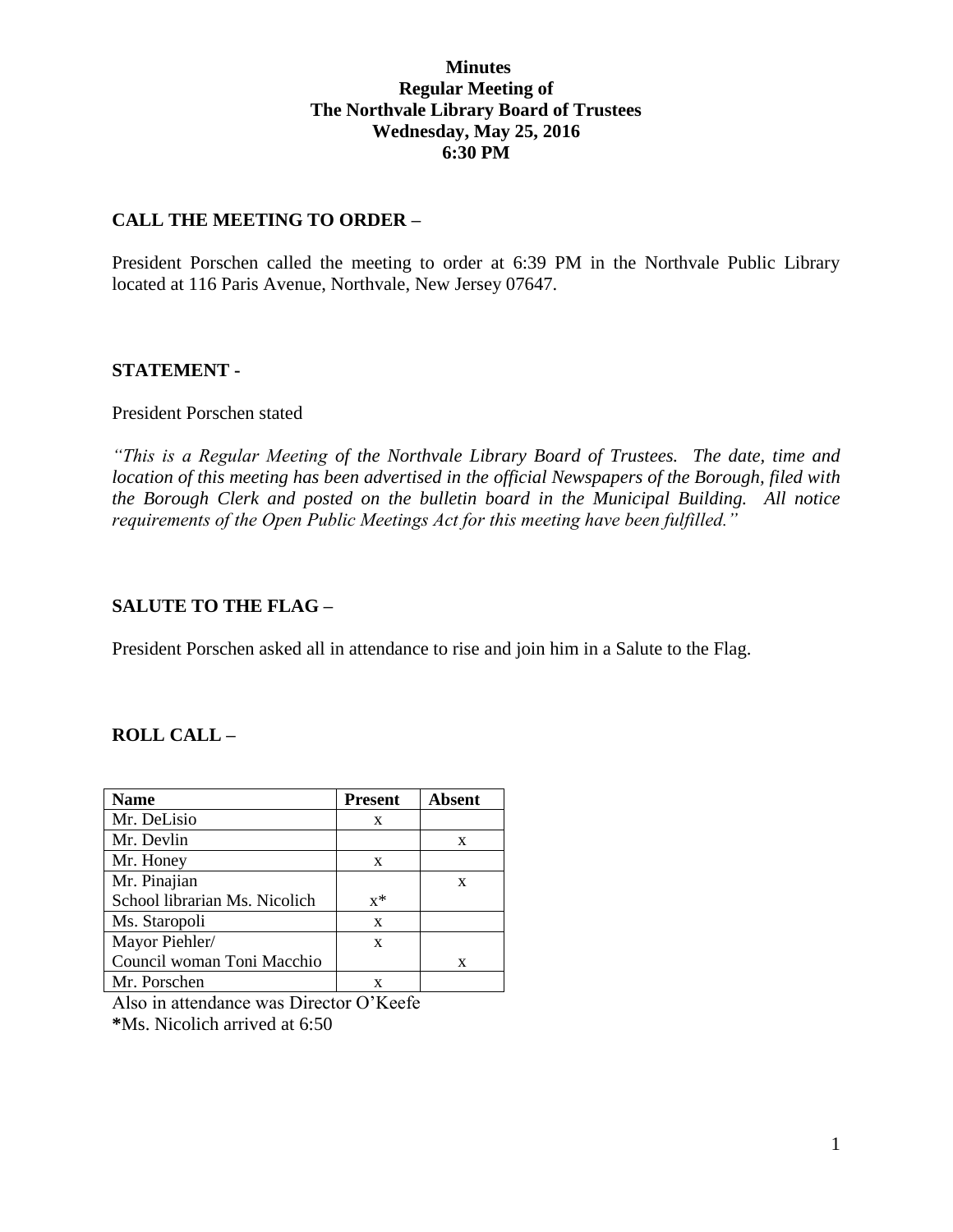#### **APPROVAL OF MINUTES**

Resolved to approve the minutes from the April 27, 2016 regular board meeting

The minutes were adopted on a roll call vote as follows:

| <b>Name</b>   | <b>ACTION</b> | <b>YES</b> | N <sub>O</sub> | <b>ABSENT</b> | <b>ABSTAIN</b> |
|---------------|---------------|------------|----------------|---------------|----------------|
| Mr. DeLisio   | motion        | X          |                |               |                |
| Mr. Devlin    |               |            |                | X             |                |
| Mr. Honey     |               | x          |                |               |                |
| Ms. Nicolich  |               |            |                | X             |                |
| Ms. Staropoli |               | X          |                |               |                |
| Mayor Piehler |               |            |                |               |                |
| Mr. Porschen  | second        |            |                |               |                |

## **GENERAL DISCUSSION –**

#### **Director's Report**

Director O'Keefe had the opportunity to be a panel speaker at the NJLA Conference. As a member of the Small Libraries Section, she was a panel speaker on "Telling Your Library's Story,"

New Blinds were installed on Friday, May 20 (Ziegler & Sons, Hackensack).

There was a Grand Total of 88 children and 35 adults in the many programs offered in the last four weeks.

The Nonfiction room changes: furniture still under review; bookcases have been shifted.

The board members reviewed the existing policy on the bulletin board and all agreed to keep it the way it is written.

## **Friends of the Library Report**

Kathy Brunet will speak at an upcoming BCCLS Friends Workshop

## **June 2nd celebrate the library's one year anniversary 3:30**

Hooray for the Northvale Public Library! Join us at the dedication of our new Circulation Desk as part of our celebration of the one year anniversary of re-opening. The festivities include live music and an art display by Northvale students, Colors the Clown's balloon sculptures, face painting and refreshments. Our new desk is possible thanks to the generosity of the Friends of the Northvale Public Library.

# **On June 16th several board members will gather at the library at 12pm to watch webinars**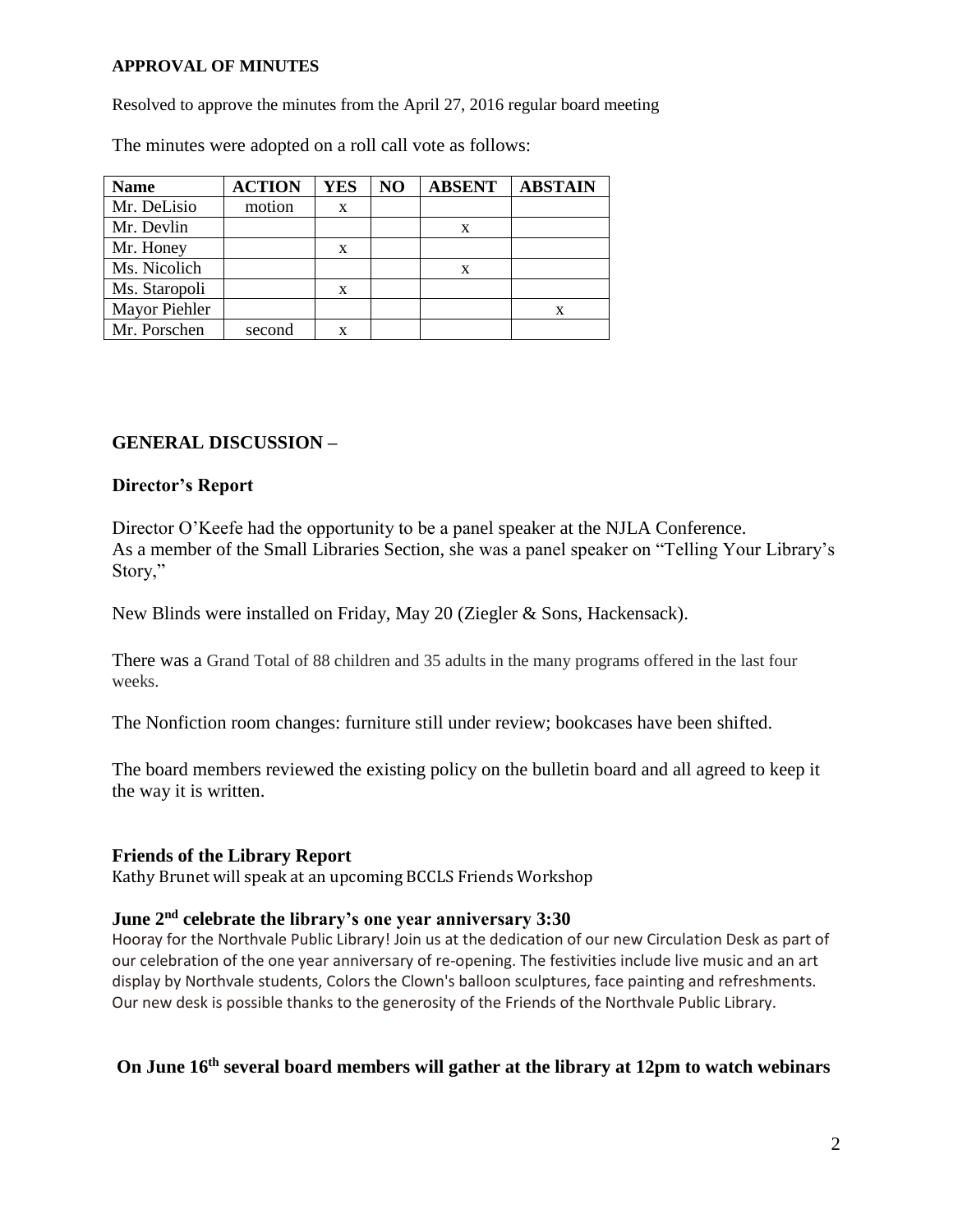## **Treasurer's Report**

The auditor came and reviewed the 2015 books. He will be sending a report soon. All looks good. He recommended some guidelines for this year.

# **ROLL CALL VOTES**

Resolved to approve the claims list for the month of May in the amount of \$3,160.11.

The resolution was adopted on a roll call vote as follows:

| <b>Name</b>   | <b>ACTION</b> | YES | NO | <b>ABSENT</b> | <b>ABSTAIN</b> |
|---------------|---------------|-----|----|---------------|----------------|
| Mr. DeLisio   | second        | X   |    |               |                |
| Mr. Devlin    |               |     |    | X             |                |
| Mr. Honey     |               | x   |    |               |                |
| Ms. Nicolich  |               | X   |    |               |                |
| Ms. Staropoli | motion        | X   |    |               |                |
| Mayor Piehler |               | X   |    |               |                |
| Mr. Porschen  |               |     |    |               |                |

Resolved to approve the reimbursement for Director O'Keefe in the amount of \$434.48 for the NJLA conference fee and expenses.

The resolution was adopted on a roll call vote as follows:

| <b>Name</b>   | <b>ACTION</b> | YES | NO | <b>ABSENT</b> | <b>ABSTAIN</b> |
|---------------|---------------|-----|----|---------------|----------------|
| Mr. DeLisio   |               | X   |    |               |                |
| Mr. Devlin    |               |     |    | X             |                |
| Mr. Honey     |               | X   |    |               |                |
| Ms. Nicolich  |               | X   |    |               |                |
| Ms. Staropoli | second        | X   |    |               |                |
| Mayor Piehler | motion        | x   |    |               |                |
| Mr. Porschen  |               |     |    |               |                |

Resolved to approve the reimbursement for Ms. Emily Ann Pepe in the amount of \$136.56 for refreshments, books, and mileage.

The resolution was adopted on a roll call vote as follows:

| <b>Name</b>   | <b>ACTION</b> | YES | NO | <b>ABSENT</b> | <b>ABSTAIN</b> |
|---------------|---------------|-----|----|---------------|----------------|
| Mr. DeLisio   |               | X   |    |               |                |
| Mr. Devlin    |               |     |    | X             |                |
| Mr. Honey     |               | X   |    |               |                |
| Ms. Nicolich  |               | X   |    |               |                |
| Ms. Staropoli | second        | X   |    |               |                |
| Mayor Piehler | motion        | X   |    |               |                |
| Mr. Porschen  |               |     |    |               |                |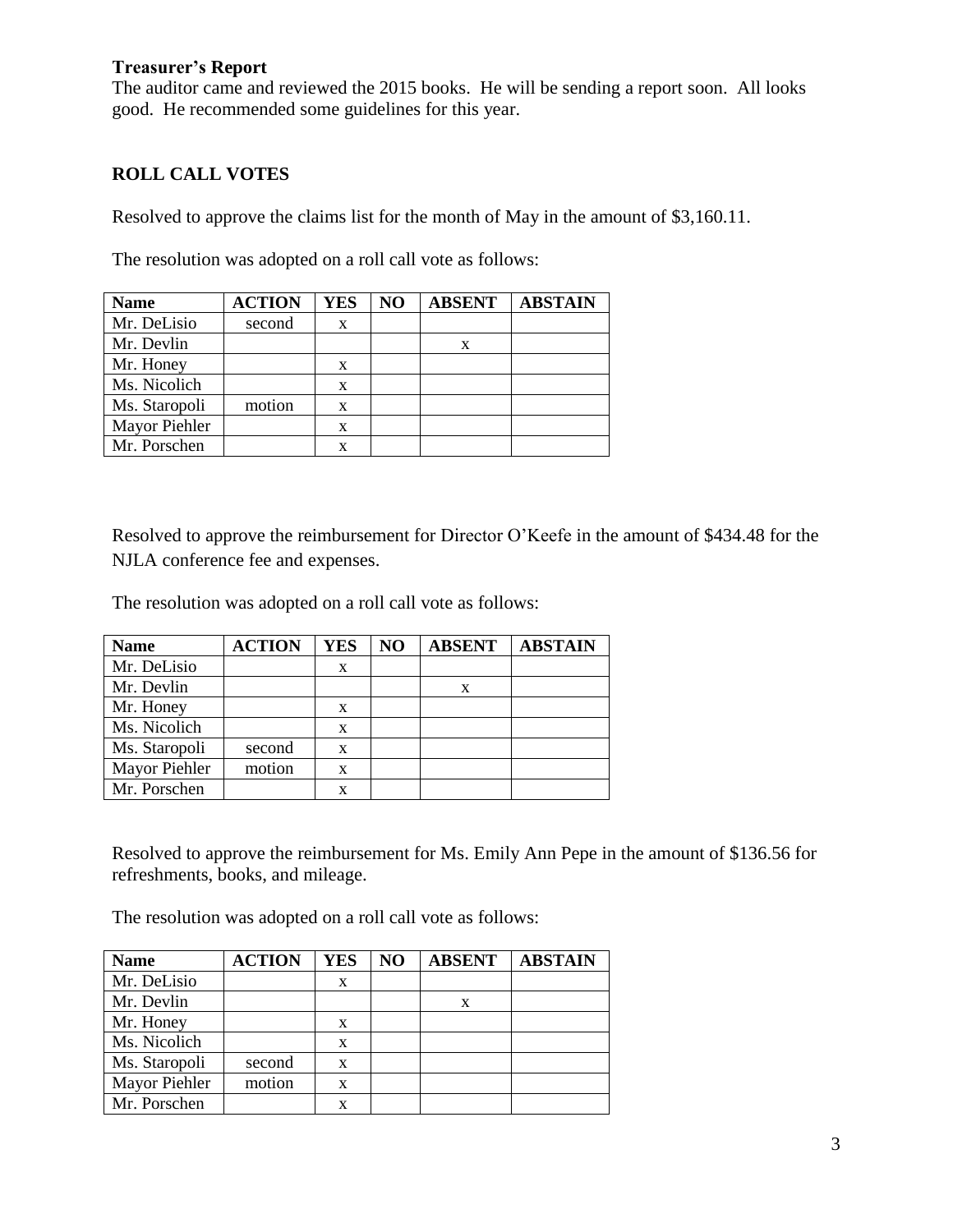Resolved to increase the collection development from \$2500/month to \$3000/month for more programming and/or materials.

| <b>Name</b>   | <b>ACTION</b> | YES | NO | <b>ABSENT</b> | <b>ABSTAIN</b> |
|---------------|---------------|-----|----|---------------|----------------|
| Mr. DeLisio   | motion        | X   |    |               |                |
| Mr. Devlin    |               |     |    | x             |                |
| Mr. Honey     |               | X   |    |               |                |
| Ms. Nicolich  |               | X   |    |               |                |
| Ms. Staropoli |               | X   |    |               |                |
| Mayor Piehler | second        | X   |    |               |                |
| Mr. Porschen  |               |     |    |               |                |

The resolution was adopted on a roll call vote as follows:

Resolved to approve the purchase of two tables at \$817.80 each through libraryinteriorsinc.com for the nonfiction room  $(30"x72")$ 

The resolution was adopted on a roll call vote as follows:

| <b>Name</b>   | <b>ACTION</b> | <b>YES</b> | NO | <b>ABSENT</b> | <b>ABSTAIN</b> |
|---------------|---------------|------------|----|---------------|----------------|
| Mr. DeLisio   | motion        | X          |    |               |                |
| Mr. Devlin    |               |            |    | X             |                |
| Mr. Honey     |               | X          |    |               |                |
| Ms. Nicolich  |               | X          |    |               |                |
| Ms. Staropoli |               | x          |    |               |                |
| Mayor Piehler | second        | X          |    |               |                |
| Mr. Porschen  |               |            |    |               |                |

Resolved to approve the hiring of BILCO for \$2950 to install 5 ceiling fans and to add a 220 line for a new air conditioner in the fiction room.

The resolution was adopted on a roll call vote as follows:

| <b>Name</b>   | <b>ACTION</b> | YES | N <sub>O</sub> | <b>ABSENT</b> | <b>ABSTAIN</b> |
|---------------|---------------|-----|----------------|---------------|----------------|
| Mr. DeLisio   | motion        | X   |                |               |                |
| Mr. Devlin    |               |     |                | X             |                |
| Mr. Honey     |               | X   |                |               |                |
| Ms. Nicolich  |               | X   |                |               |                |
| Ms. Staropoli |               | X   |                |               |                |
| Mayor Piehler | second        | X   |                |               |                |
| Mr. Porschen  |               | x   |                |               |                |